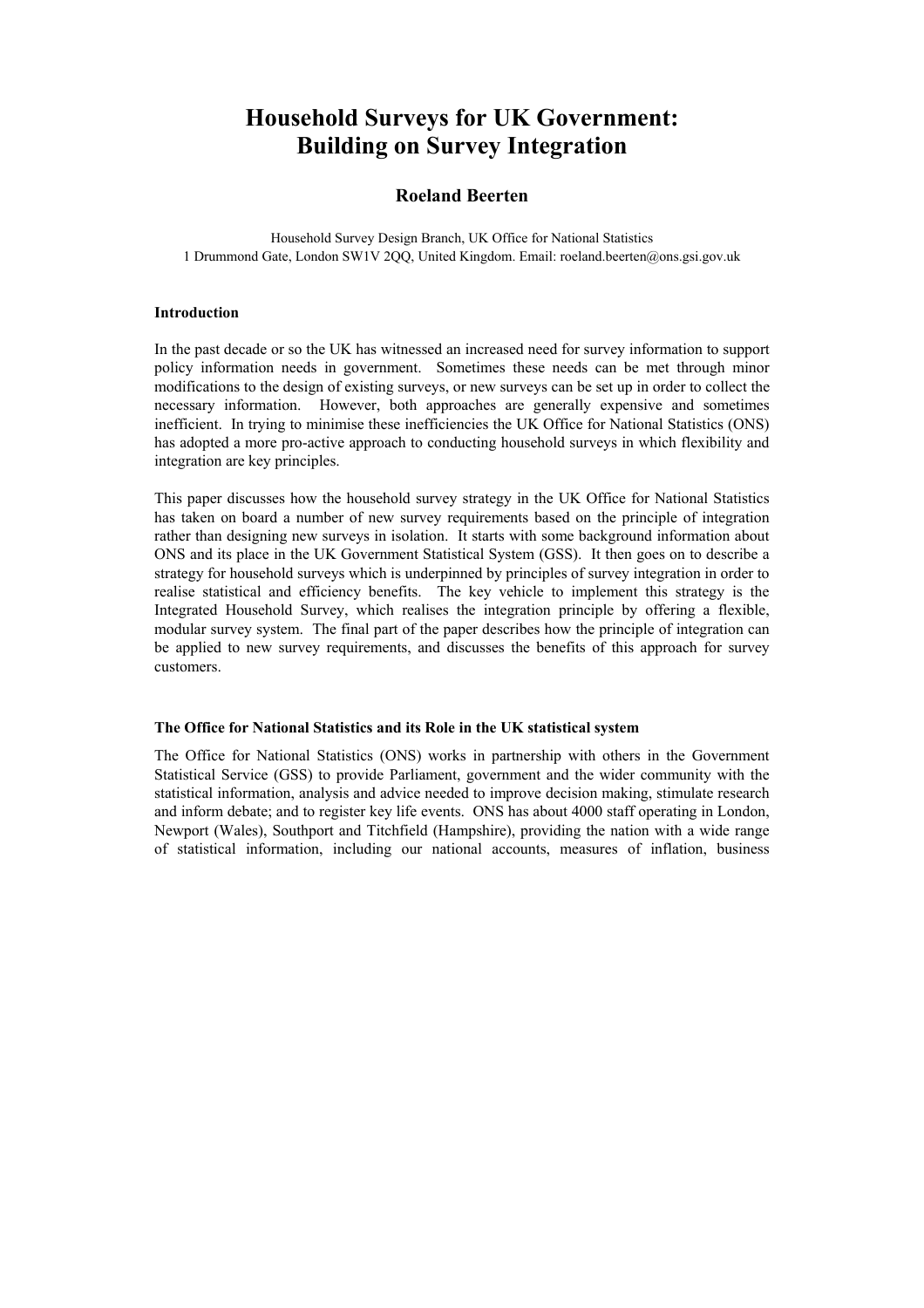statistics, labour market indicators, vital statistics on births, marriages and deaths and population estimates and projections. ONS provides analyses of social and economic trends, examines regional trends and profiles, and helps to monitor the health of the nation. It seeks to get statistics used for the benefit of all in our society. Through the registration of births, marriages and deaths the work of ONS touches directly on each and every citizen. In fulfilling this and all its functions a key objective for ONS is to provide a high quality service to its customers.

ONS also sits at the core of the Government Statistical Service (GSS). The GSS is a decentralised organisation which is spread across most Government Departments. The Head of the GSS is the National Statistician who is also the Director of ONS. The GSS comprises about 7,000 civil servants who work in ONS, in 30 or more other UK Government Departments, or in the two devolved administrations in Scotland and Wales. The primary function of these staff is to collect, analyse and disseminate statistics. Staff in the GSS operate within an ONS-administered personnel framework which sets standards for recruitment, qualifications, competence and training. GSS staff come under the managerial authority of a designated Head of Profession for Statistics (HoP). The National Statistician is the Head of Profession in the Office for National Statistics but, in practice, delegates some of her HoP responsibilities to the Heads of the four ONS Statistical Directorates. From April 2008 ONS will come under new governance arrangements with the introduction of a new independent Statistics Board which will oversee the production of statistics under a revised Code of Practice.

#### **Household Surveys in ONS: History and Context**

ONS plays a central role in collecting data for its own statistical outputs, and for those of other departments in the GSS. A majority of staff in ONS is involved in the design and collection of a wide range of data sources either for economic or social statistics. This paper focuses on the household survey operations, sometimes also referred to as 'Social Survey'.

ONS and its various predecessors have been carrying out household surveys for over 60 years to provide the sources for social statistics produced by ONS and the GSS. Throughout its existence various survey developments took place in line with the expansion of government-funded survey taking internationally. However, during the 1990s the Social Survey area in ONS underwent greater change than at any time in its history (ONS, 1992). There was an extraordinary growth in the number of surveys launched, and several large surveys were instigated in this period. Other important developments were the use of information technology in interviewing (CAPI, CATI) and the move to the competitive tendering of surveys.

The 1990s were a time of change across UK government, with considerable emphasis on the better management and targeting of resources. This affected Social Survey in two ways. On one hand, the drive for greater efficiency and cost-effectiveness changed the way government surveys were commissioned. By 1994 it was usual for government household survey work to be put out to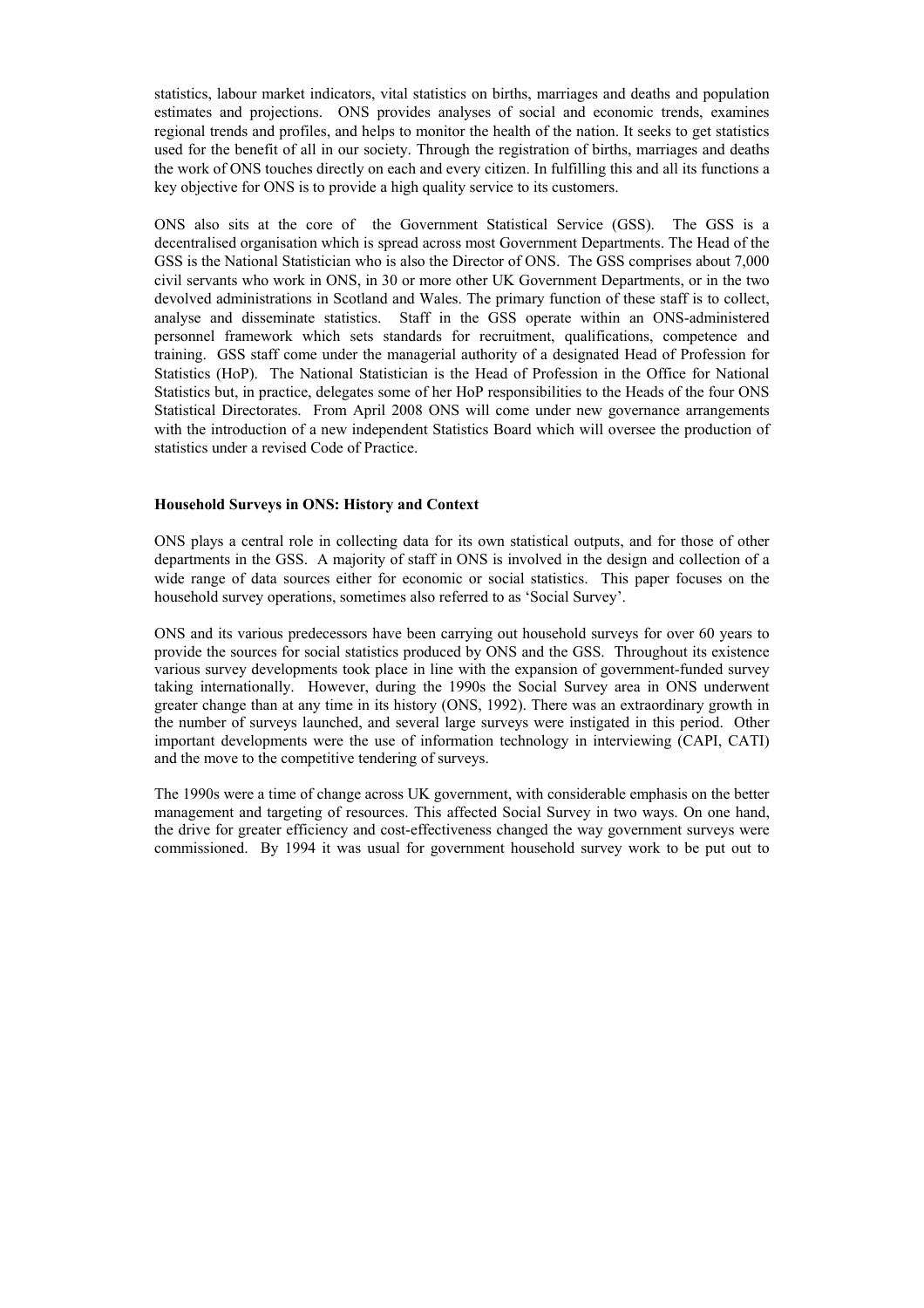competitive tender. This meant Social Survey competed for surveys along with other survey organisations in the private and voluntary sectors.

On the other hand, new demands for high quality information led to a substantial increase in the need for surveys. While information from administrative records could be used in some cases, in others surveys were needed to provide baseline data for devising policy targets and monitoring progress against them. There was a need for both ad hoc surveys (on a one-off basis, but sometimes repeated after a few years) and continuous surveys (where the fieldwork is on-going and new samples are drawn each year). If UK survey research in the 1980s was characterised by repeat or serial ad hoc surveys, in the 1990s it was marked by the creation or expansion of large continuous surveys which focused on departmental policies. Departments wanted their own continuous surveys, with the flexibility to adjust the content from year to year depending on the policies and targets of most interest.

These rapid and radical changes prompted the need for a re-think of how ONS managed its survey portfolio, and eventually for a comprehensive strategy for how households surveys in ONS were carried out.

The basis for the new vision was laid in the early 1990s with the introduction of survey harmonisation principles (Manners, 1996). Although the large continuous ONS surveys collected information on different topics, all surveys included questions on basic socio-demographic characteristics of respondents and their households. Because these surveys were designed at different times to meet different needs they included slightly different questions and response categories to collect information on the same basic variables. This made it difficult to establish coherence across estimates from different surveys and for data to be pooled to give large sample sizes and more robust estimates. This led to a GSS-wide initiative to produce common survey variables and the implementation of harmonised survey inputs: questions and associated methods such as edit checks. Throughout the 1990s these harmonised survey inputs were developed for a range of basic socio-demographic variables and were implemented on the major ONS surveys and, where feasible, on other surveys carried out on behalf of other government departments in the GSS.

Apart from the lack of coherence in the various data collection instruments for these surveys there were also different sample designs and fieldwork practices, often developed in isolation because the survey design had to meet different requirements. For example, the Labour Force Survey (LFS) operated on an unclustered sample design, whereas the other continuous surveys were based on clustered samples. There were also separate field forces for the LFS and the other surveys, each with their own management and working practices.

At the same time there were a number of other drivers which have contributed to the development of a new strategic framework for ONS household surveys (Dunnell, 2005) . As already mentioned the drive for cost efficiencies across the public sector means there is an increasing need for efficiencies in data collection and processing. There is also increasing recognition of the need for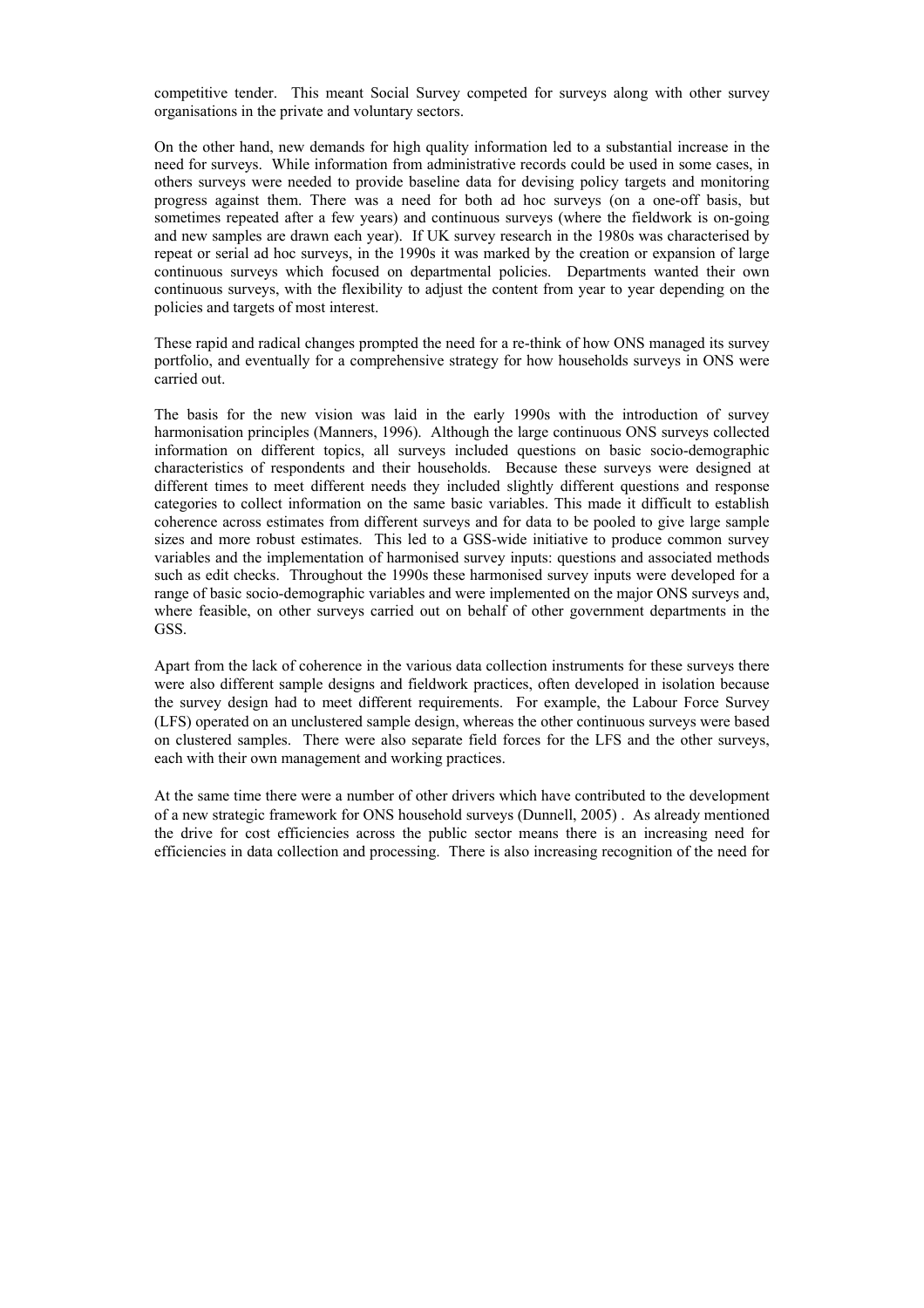ONS to produce better information on key social and economic variables between decennial censuses, for a range of policy purposes, and to meet the increasing demand for regional and subregional information. Demand for small area statistics has grown rapidly in the last decade.

Increasingly it was recognised that these various new developments could not be accommodated within the existing survey arrangements. Individually, surveys had reached their limit in terms of length and burden and data were not easily pooled across surveys as their designs were different. In addition, the existence and maintenance of separate fieldforces, instruments, and processes represented a duplication of effort and sub-optimal use of limited resources.

## **A Household Survey Framework for the 21st Century**

To meet these new demands a project was set up to develop a single, flexible modular system for household surveys. The basic principle was to build one survey system that could accommodate the existing ONS continuous household surveys, and that would provide the flexibility to take on board new survey requirements. This single survey framework was named the Continuous Population Survey (CPS), but it is now known as the Integrated Household Survey (IHS). After a number of years of development work and testing it was clear the proposed approach would deliver significant benefits and the project is currently on track to deliver the changes needed to establish the new framework during 2008.

The Integrated Household Survey will bring together the ONS continuous household surveys into a single module-based survey (see Appendix A for an illustrative diagram) . The surveys initially included are the General Household Survey, the Labour Force Survey, the Expenditure and Food Survey and the Omnibus Survey.

- The General Household Survey (GHS), the first multi-purpose household survey, started in 1971 and covers a wide range of social and socio-economic topics. The main aim of the survey is to collect data on core topics including housing, employment, education, health and family information. In 2005 the GHS sample was changed from a crosssectional to a longitudinal design in order to meet Eurostat requirements.
- The Expenditure and Food Survey (EFS) started in 2001 bringing together two surveys, the Family Expenditure Survey (FES) and National Food Survey (NFS), that were both well established and important sources of information, charting changes and patterns in Britain's spending and food consumption since the 1950s.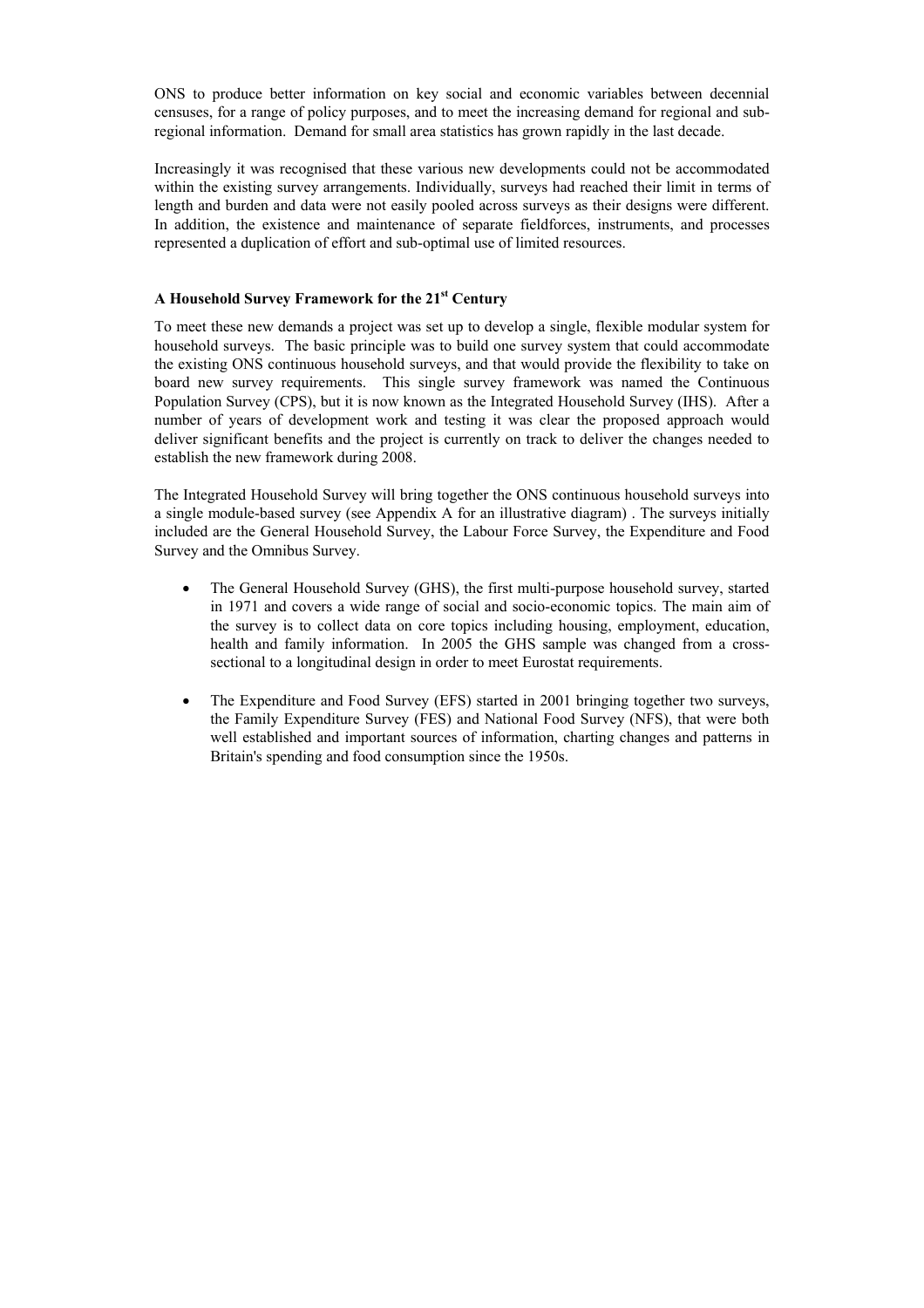- A Labour Force Survey (LFS) has been carried out in the UK since 1973 and in its present form since Spring 1992, providing a wide range of data on labour-market statistics and related topics such as training, qualifications, income and disability. In recent years the quarterly LFS has been supplemented by a series of annual boost samples in England, Wales and Scotland.
- The National Statistics Omnibus Survey (OMN) is a regular, multi-purpose survey that started up in 1990 in order to provide quick answers to questions of immediate interest and information on topics that do not require a full, in-depth survey.

The IHS will adopt an unclustered design for all its components, which means the current clustered surveys will come in line with the sample and field work design for the current Labour Force Survey which already uses an unclustered design. At the same time some LFS fieldwork practices will come in line with the other surveys.

Under the IHS, each interviewer will be responsible for delivering all the required interviews in a small geographical area close to where they live, thus reducing travel time and cost and increasing productive contact and interviewing time to help maximise response.

The IHS questionnaire will be designed as a single modular survey instrument comprising:

- a *core module* administered to the whole sample providing information on key variables for all IHS households and persons;
- *topic modules* administered to parts of the sample providing information on variables for which sufficient precision to meet policy needs can be obtained from a portion of the IHS sample;

From these two components a small number of viable interview combinations can be formed so that the core can be matched with specific topic modules.

The IHS sample will be asked the same set of 'core questions', which build on the development of the harmonised survey inputs described earlier. The core sample is based on the size of the four existing surveys and is in the region of 250 thousand households and more than 500 thousand adults per annum, making it the largest ever continuous survey to be conducted in the UK.

The very large sample of core data will provide better quality and more reliable estimates on key social and economic variables between decennial censuses. It will also help to meet the increasing demand for regional and sub-regional information that cannot currently be met by the existing surveys. A range of new outputs will become available. For example, banded household income will be collected on the core module and together with information on topics such as housing, health, employment and education will provide regular information down to local authority district level.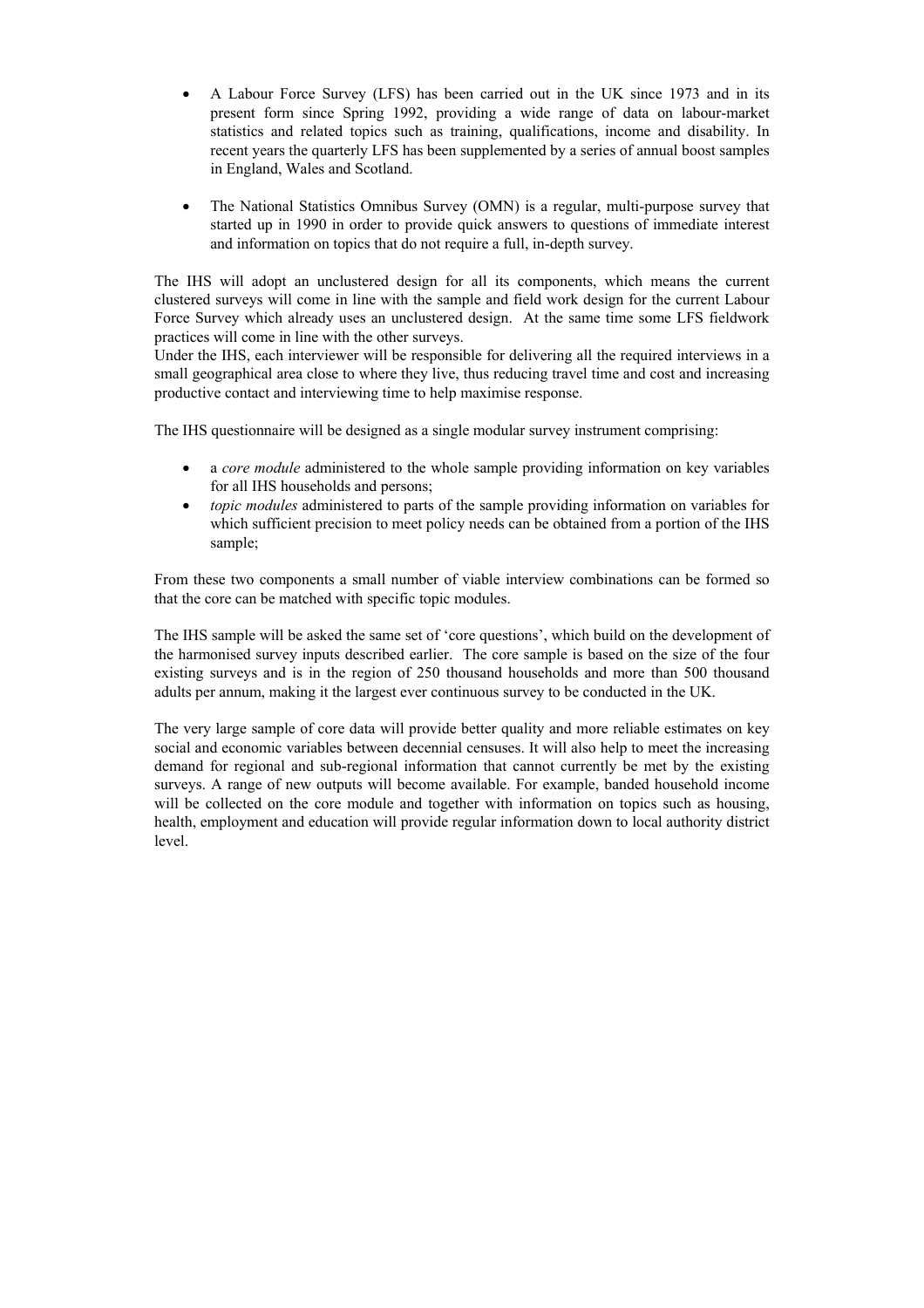On current plans the IHS will be implemented in stages during 2008, starting with the introduction of the common core module of questions on all four survey questionnaires. Later in the year the new unclustered sample design will be introduced across the four existing surveys. The implementation of the new sample design will be supported by the introduction of a new Survey Case Management System that can handle the fieldwork management for a large unclustered sample across the country.

### **Building on Survey Integration: Realising the Benefits**

Although the current project is working towards the implementation of the existing ONS continuous household surveys the aim of the project is to build a framework that offers a high degree of flexibility so that new surveys can become part of the modular survey system.

An essential element of the IHS development is to 'future-proof' the survey framework. The sample structure is designed so that wholesale changes will not be required, even if sample size requirements alter substantially. The modular structure of the survey instrument will readily accommodate new topics, while a range of survey types and features can be incorporated within the IHS survey system. For example:

- interview combinations with cross-sectional, quarterly or annual panel designs;
- diary components and other self-completion elements;
- telephone or personal interviewing;
- interviews with all household members or with individuals sub-sampled within a household, or combinations of both.

Hence, the data collection method chosen for each topic module or interview combination can be based on statistical requirements rather than the constraints of a particular survey vehicle.

The significant power of the IHS design is increasingly recognised across the GSS. In the last year ONS has successfully proposed to integrate two new surveys in the IHS: the English Housing Survey (from 2008) and the Longitudinal Disability Survey of Great Britain (from 2009). Both surveys have different requirements in terms of their sample and data collection designs.

The English Housing Survey is a survey on the housing situation and conditions of households in England. It will have an annual sample size of approximately 17,000 households, 8000 of which will be followed up by a second survey which will assess the physical condition of the household's accommodation. The survey is a merger of two existing surveys, both of which are widely used in government to support information needs in relation to housing policy.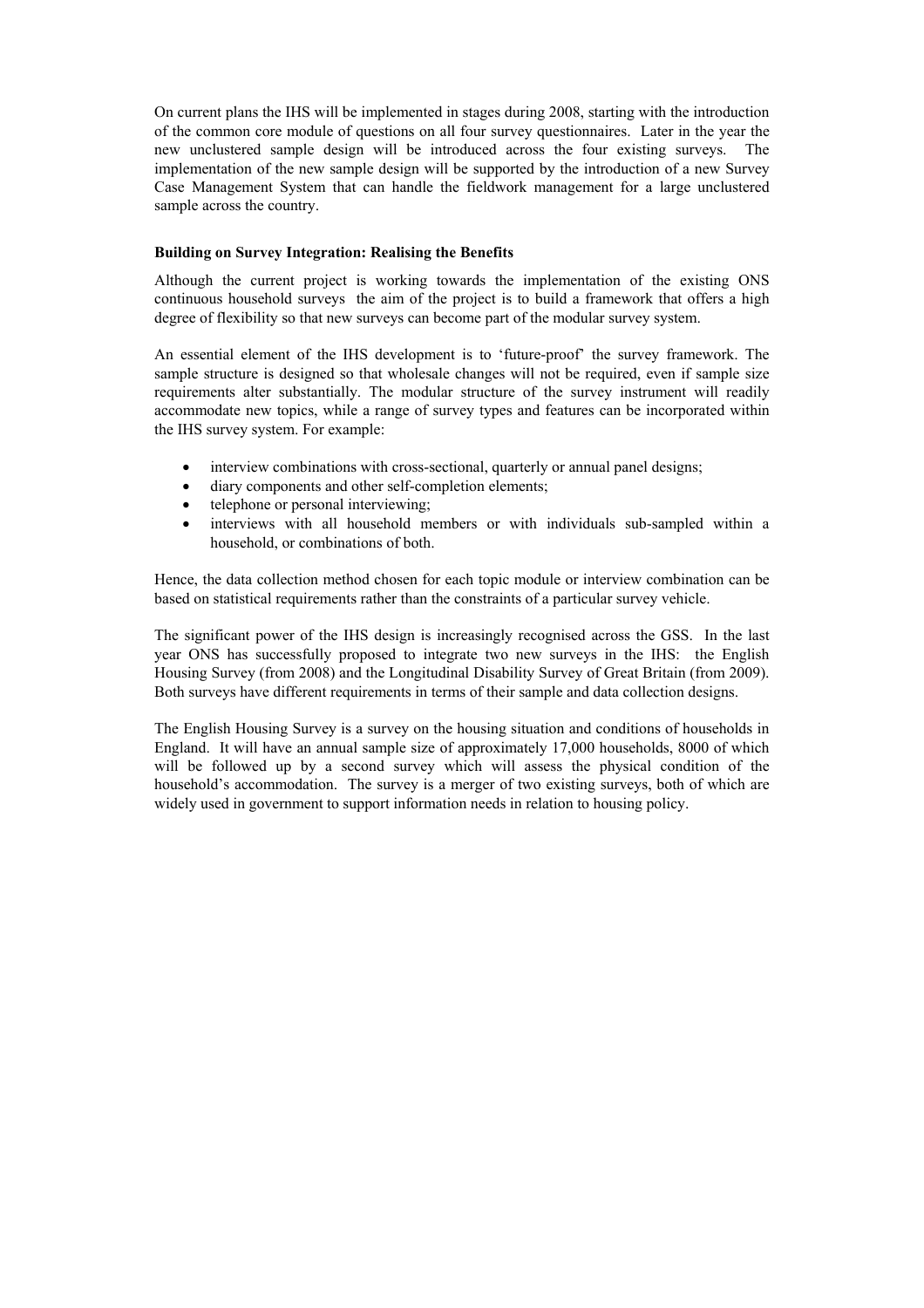The Longitudinal Disability Survey of Great Britain will consist of a baseline survey of approximately 50,000 individuals which will assess their disability status. This baseline survey will then be followed by a number of data collection waves for the group of respondents identified as disabled and for a subsample of the non-disabled population. The survey aims to chart the respondents' experiences of disability over time, collecting information to explore relationships between disability and a range of areas including work, education, income, transport, independent living, social participation and attitudes. Information from the survey will be used to inform work across and beyond Government.

Although these two designs are very different, the flexibility of the IHS framework means we can adapt the survey designs so they optimally use the benefits associated with the IHS. Both surveys will benefit from using an unclustered sample design, and the associated field work management infrastructure. They will also take on board the IHS core questionnaire, followed by their specific topic module.

On the whole, the benefits from using the IHS framework are either statistical, in cost efficiency, or in both.

**Statistical benefits** In terms of statistical benefits, we have already described the advantages of the IHS core questionnaire in terms of delivering increased coherence across the different survey sources. Given the high profile of the IHS and its ability to provide inter-censal estimates of the UK population it is recognised its outputs will provide key national and regional estimates on UK households and individuals. When new surveys come on board in the IHS they will benefit from a greater coherence with these IHS population-level estimates because they will have collected the information through the same core questionnaire.

A second, related statistical benefit is the ability to use two-stage weighting techniques, in which the estimates from the specific topic modules can be weighted to key estimates based on the full IHS core. This will further increase the precision of certain key estimates.

A third statistical benefit is that the IHS core will be aligned (as far as possible) with the next 2011 Census. This has a number of advantages, one of which is the ability to provide a powerful data source for estimation purposes at small area levels. ONS has carried out work on the development of synthetic estimation at small area levels for various survey estimates after the 2001 Census and this approach has obvious benefits for the production of small area level statistics. Using the Census in this way would provide survey sponsors with detailed data at small area levels which could be used for policy planning purposes.

**Efficiency savings** A second series of benefits stem from a number of efficiency savings in survey costs. The new survey framework will deliver savings from integrating the existing two field forces and reorganisation of data collection functions, facilitated by a new Survey Case Management System and communications improvements. Furthermore, because of the larger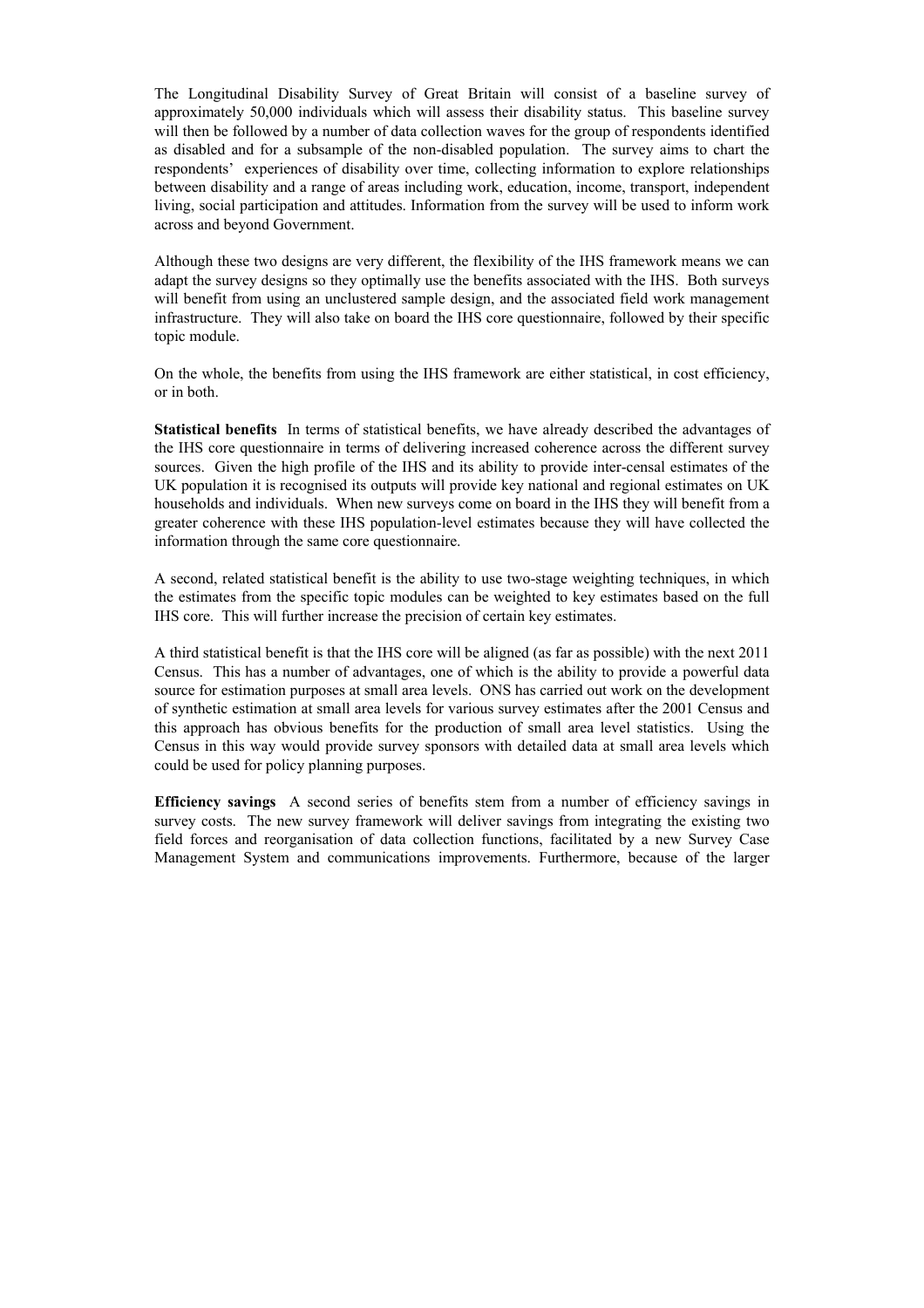sample size the IHS will deliver economies of scale in survey management overheads, data processing and quality assurance, all of which means that we should be able to provide high quality surveys at a lower cost.

**The cost / precision balance** Finally, the IHS unclustered sample design (which is unique in the UK) offers clear benefits in terms of the balance between statistical precisions and cost. Because of the unclustered sample new surveys can potentially reduce their sample size (which will reduce costs) to achieve the same level of precision. Or, if survey sponsors choose to, the IHS design can achieve greater precision of some estimates at the same cost. Essentially the IHS framework gives us the opportunity to sample respondents at an optimal level, to produce estimates to the required level of precision within a given cost. The ability to offer this flexibility on the cost/quality dimension of a survey design is a powerful and unique feature of the IHS.

#### **References**

Dunnell, K. (2005) "Towards a single continuous population survey for the UK". *Keynote paper presented at the 2005 Conference of the Association of Survey Computing*. London: ASC.

Manners, T. (1996) 'Harmonised Questions for Government Social Surveys'. in: *Social Survey Methodology Bulletin*, 38. London: Office for National Statistics.

ONS (2001) *60 Years of Social Survey 1941 – 2001*. London: Office for National Statistics.